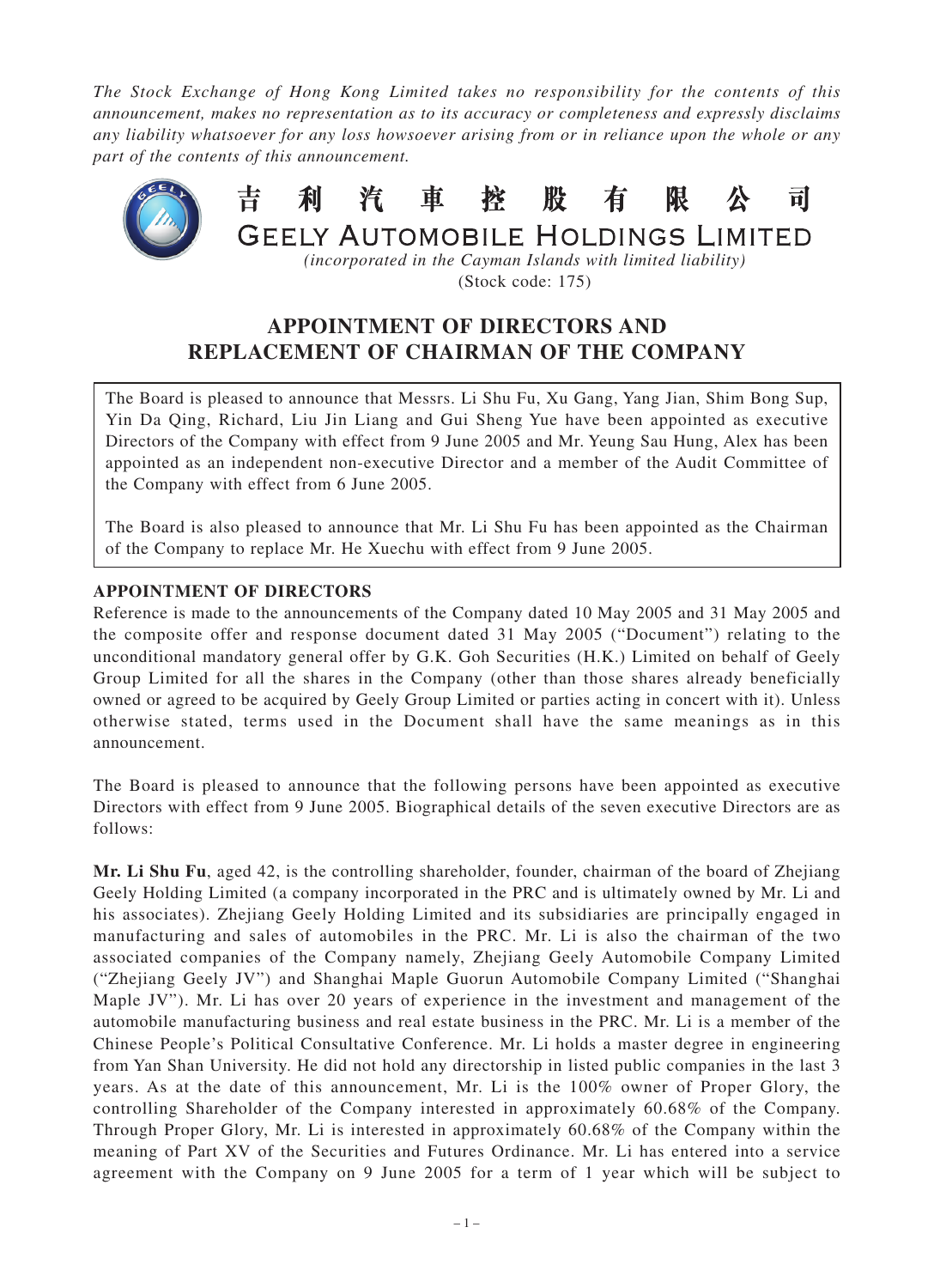retirement by rotation and election at the Company's annual general meeting in accordance with the Company's articles of association. Pursuant to such service agreement, Mr. Li is entitled to a director fee of HK\$6,000 per annum. Such director's fee is determined with reference to the experience and duties of Mr. Li as well as the prevailing market conditions. Save as disclosed above, there is no other benefit provided to Mr. Li for his directorship in the Company. Save as disclosed above, Mr. Li does not holds any other positions with any member of the Groups and have any relationships with any other Directors, senior management of the Company, substantial or controlling Shareholders.

**Mr. Xu Gang**, aged 44, is the head of Shanghai Maple JV's management committee. Mr. Xu graduated from Taizhou College and is studying EMBA degree in the Guanghua Management School of Beijing University. Mr. Xu is a professional expert in business management and has 23 years of experience in the management and leadership of various government departments. Mr. Xu was accredited as "The Best CEO/President of Private Automobile Enterprises in 2003" by a pertinent organization in China. Mr. Xu is now in charge of the overall administration of the Shanghai Maple JV. He did not hold any directorship in listed public companies in the last 3 years. Mr. Xu has entered into a service agreement with the Company on 9 June 2005 for a term of 1 year which will be subject to retirement by rotation and election at the Company's annual general meeting in accordance with the Company's articles of association. Pursuant to such service agreement, Mr. Xu is entitled to a director fee of HK\$10,000 per annum. Such director's fee is determined with reference to the experience and duties of Mr. Xu as well as the prevailing market conditions. Save as disclosed above, there is no other benefit provided to Mr. Xu for his directorship in the Company. Save as disclosed above, Mr. Xu does not holds any other positions with any member of the Groups and have any relationships with any other Directors, senior management of the Company, substantial or controlling Shareholders. As at the date of this announcement, Mr. Xu does not have any interest in the Shares within the meaning of Part XV of the Securities and Futures Ordinance.

**Mr. Yang Jian**, aged 43, is the First Vice President of Zhejiang Geely Holding Limited and Head of Zhejiang Geely Automobile Research Institute Ltd., which is 90% owned by Shanghai Maple JV. Mr. Yang graduated from Zhejiang Radio and Television University with focus on production management. Since joining Zhejiang Geely Holding Limited in 1995, Mr. Yang was involved in a number of different job functions within the group including production management, quality control, general administration, research and development and project management. Mr. Yang is now in charge of general administration of Zhejiang Geely Holding Limited and Zhejiang Geely Automobile Research Institute Ltd. He did not hold any directorship in listed public companies in the last 3 years. Mr. Yang has entered into a service agreement with the Company on 9 June 2005 for a term of 1 year which will be subject to retirement by rotation and election at the Company's annual general meeting in accordance with the Company's articles of association. Pursuant to such service agreement, Mr. Yang is entitled to a director fee of HK\$10,000 per annum. Such director's fee is determined with reference to the experience and duties of Mr. Yang as well as the prevailing market conditions. Save as disclosed above, there is no other benefit provided to Mr. Yang for his directorship in the Company. Save as disclosed above, Mr. Yang does not holds any other positions with any member of the Groups and have any relationships with any other Directors, senior management of the Company, substantial or controlling Shareholders. As at the date of this announcement, Mr. Yang does not have any interest in the Shares within the meaning of Part XV of the Securities and Futures Ordinance.

**Mr. Shim Bong Sup**, aged 60, is the Vice President and Technical Consultant of Zhejiang Geely Holding Limited. Mr. Shim holds a Bachelor degree in metallurgical engineering and has extensive experience in the Korean automotive industry for more than 36 years experience, especially in new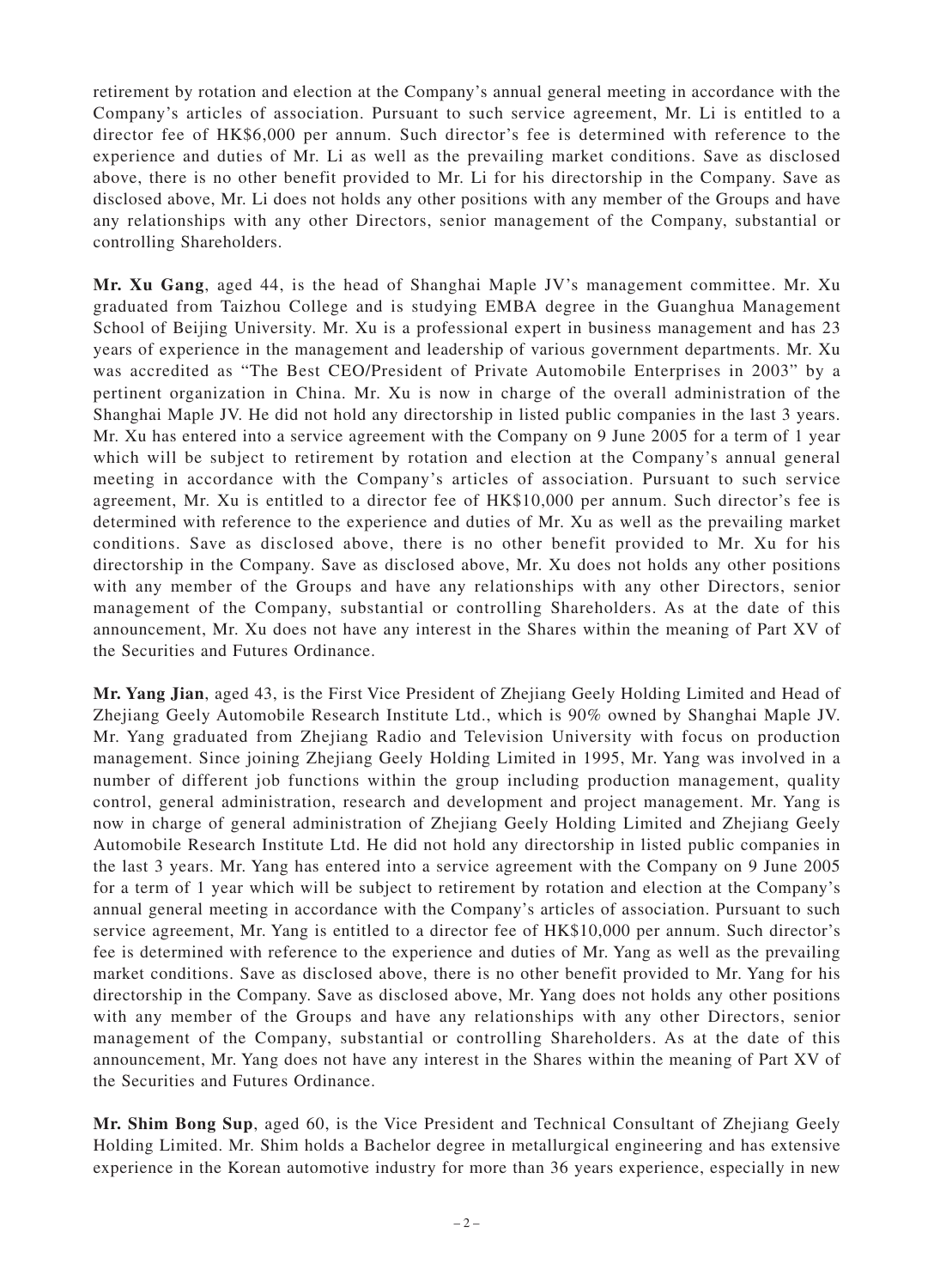car development, automotive technology and quality assurance. Mr. Shim was the vice president of Daewoo Motor and the chairman of Korean Automobile Engineering Association. He did not hold any directorship in listed public companies in the last 3 years. Mr. Shim has entered into a service agreement with the Company on 9 June 2005 for a term of 1 year which will be subject to retirement by rotation and election at the Company's annual general meeting in accordance with the Company's articles of association. Pursuant to such service agreement, Mr. Shim is entitled to a director fee of HK\$10,000 per annum. Such director's fee is determined with reference to the experience and duties of Mr. Shim as well as the prevailing market conditions. Save as disclosed above, there is no other benefit provided to Mr. Shim for his directorship in the Company. Save as disclosed above, Mr. Shim does not holds any other positions with any member of the Groups and have any relationships with any other Directors, senior management of the Company, substantial or controlling Shareholders. As at the date of this announcement, Mr. Shim does not have any interest in the Shares within the meaning of Part XV of the Securities and Futures Ordinance.

**Mr. Yin Da Qing, Richard**, aged 55, is the Vice President and Chief Financial Officer of Zhejiang Geely Holding Limited. Mr. Yin holds a Bachelor degree in English from Wuhan University and Advanced Certificate in Administration of Economy from the Postgraduate Institute of China Academy of Social Science. Mr. Yin has 34 years of experience in Accounting and Finance and held key executive positions in various Chinese and multinational companies in China including Dupont Textile, Dupont Agricultural Chemicals, Brilliance Holding and Shenyang Jinbei Passenger Vehicle Manufacturing Co. Ltd. He did not hold any directorship in listed public companies in the last 3 years. Mr. Yin has entered into a service agreement with the Company on 9 June 2005 for a term of 1 year which will be subject to retirement by rotation and election at the Company's annual general meeting in accordance with the Company's articles of association. Pursuant to such service agreement, Mr. Yin is entitled to a director fee of HK\$10,000 per annum. Such director's fee is determined with reference to the experience and duties of Mr. Yin as well as the prevailing market conditions. Save as disclosed above, there is no other benefit provided to Mr. Yin for his directorship in the Company. Save as disclosed above, Mr. Yin does not holds any other positions with any member of the Groups and have any relationships with any other Directors, senior management of the Company, substantial or controlling Shareholders. As at the date of this announcement, Mr. Yin does not have any interest in the Shares within the meaning of Part XV of the Securities and Futures Ordinance.

**Mr. Liu Jin Liang**, aged 39, is the Vice President of Zhejiang Geely Holding Limited and General Manager of Zhejiang Geely Automobile Sales Co. Ltd., which is 90%-owned by Zhejiang Geely JV. Mr. Liu graduated from the Capital University of Economics and Business, focusing on industrial management. Prior to joining Zhejiang Geely Holding in 1995, Mr. Liu held a number of management positions in several major hotels in China. Mr. Liu has about 10 years experience in the marketing and sales of motor vehicles in China. Mr. Liu is now in charge of all the sales functions of Zhejiang Geely JV in China. He did not hold any directorship in listed public companies in the last 3 years. Mr. Liu has entered into a service agreement with the Company on 9 June 2005 for a term of 1 year which will be subject to retirement by rotation and election at the Company's annual general meeting in accordance with the Company's articles of association. Pursuant to such service agreement, Mr. Liu is entitled to a director fee of HK\$10,000 per annum. Such director's fee is determined with reference to the experience and duties of Mr. Liu as well as the prevailing market conditions. Save as disclosed above, there is no other benefit provided to Mr. Liu for his directorship in the Company. Save as disclosed above, Mr. Liu does not holds any other positions with any member of the Groups and have any relationships with any other Directors, senior management of the Company, substantial or controlling Shareholders. As at the date of this announcement, Mr. Liu does not have any interest in the Shares within the meaning of Part XV of the Securities and Futures Ordinance.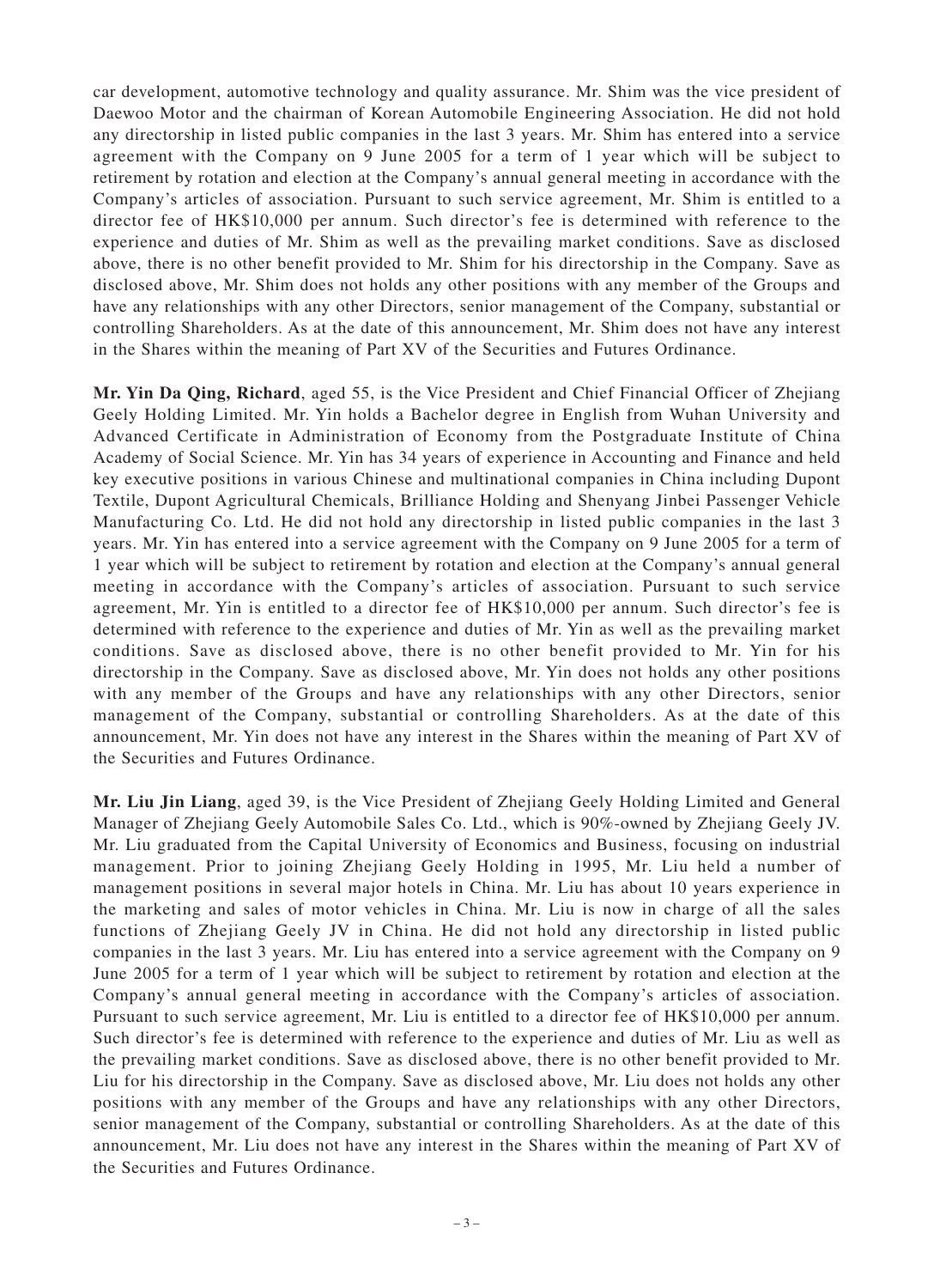**Mr. Gui Sheng Yue**, aged 42, Mr. Gui has over 20 years of experience in administration and project management. Mr. Gui had also worked with China Resources (Holdings) Company Limited. Mr. Gui holds a Bachelor of Science degree in mechanical engineering from Xian Jiaotong University and a Master degree in business administration from University of San Francisco. He did not hold any directorship in listed public companies in the last 3 years. Mr. Gui has entered into a service agreement with the Company on 9 June 2005 for a term of 3 years which will be subject to retirement by rotation and election at the Company's annual general meeting in accordance with the Company's articles of association. Pursuant to such service agreement, Mr. Gui is entitled to a director emolument of HK\$780,000 per annum. Such director's emolument is determined with reference to the experience and duties of Mr. Gui as well as the prevailing market conditions. Save as disclosed above, there is no other benefit provided to Mr. Gui for his directorship in the Company. Save as disclosed above, Mr. Gui does not holds any other positions with any member of the Groups and have any relationships with any other Directors, senior management of the Company, substantial or controlling Shareholders. As at the date of this announcement, Mr. Gui does not have any interest in the Shares within the meaning of Part XV of the Securities and Futures Ordinance.

The Board is also pleased to announce that Mr. Yeung Sau Hung, Alex has been appointed as an independent non-executive Director and a member of the audit committee of the Company with effect from 6 June 2005.

**Mr. Yeung Sau Hung, Alex**, aged 56, is the Chief Executive Officer of DBS Vickers Hong Kong since September 1, 2002. Mr. Yeung is a MBA graduate from the University of Southern California, brings with him more than 20 years' experience in the financial services industry. His experience includes investment research, securities operations, equity sales, primary equities origination and syndication and general management. Prior to joining DBS Vickers Securities, Mr. Yeung was the Deputy Chairman of the management committee of a listed consumer electronics company for four years. Before that, he was the Country Head of Greater China Equities and the Managing Director of Deutsche Securities Hong Kong.

Mr. Yeung is not related to any other directors, senior management, substantial shareholders (as defined in the Listing Rules) or controlling shareholders (as defined in the Listing Rules) of the Company. As at the date of this announcement, Mr. Yeung was not interested or deemed to be interested in any shares or underlying shares of the Company pursuant to Part XV of the Securities and Futures Ordinance.

There is a service contract between Mr. Yeung and the Company. Mr. Yeung is initially appointed for one year with the Company, subject to retirement by rotation and re-election at the forthcoming annual general meeting pursuant to the Articles of Association of the Company. The Company will pay to Mr. Yeung a director's fee of HK\$120,000 per annum. Save as disclosed above, Mr. Yeung does not hold any other directorships in other listed public companies in the last three years. Upon the appointment of Mr. Yeung, the Company is able to strictly comply with the relevant rules 3.10 and 3.21 of the rules governing the listing of securities on the stock exchange made by The Stock Exchange of Hong Kong Limited ("Listing Rules").

Save as disclosed herein, there are no other matters relating to the above appointments of Directors that need to be brought to the attention of the Shareholders.

The Board would like to extend its warmest welcome to Messrs. Li Shu Fu, Xu Gang, Yang Jian, Shim Bong Sup, Yin Da Qing, Richard, Liu Jin Liang, Gui Sheng Yue and Yeung Sau Hung, Alex for joining the Board.